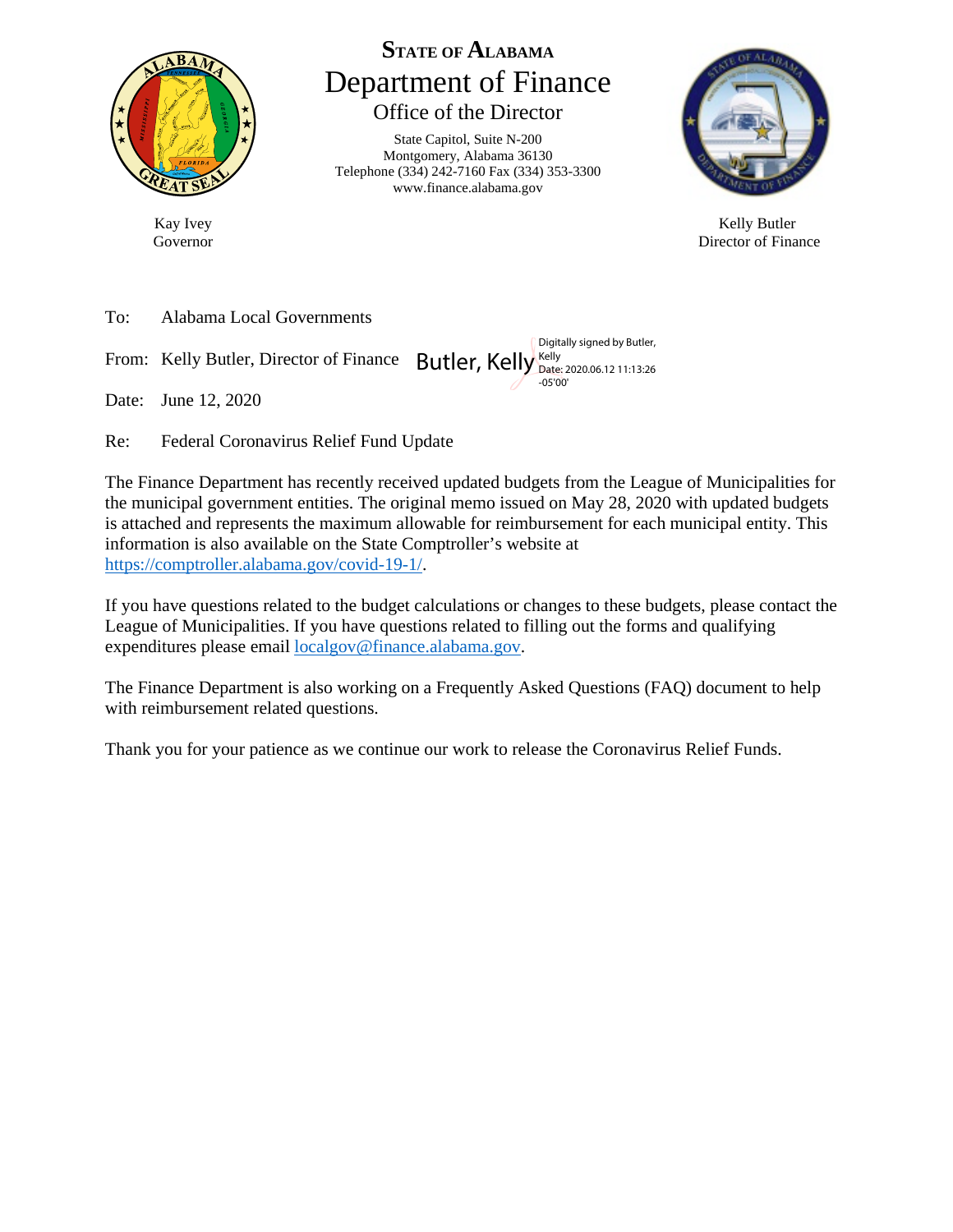

Kay Ivey Governor

# **STATE OF ALABAMA** Department of Finance Office of the Director

State Capitol, Suite N-200 Montgomery, Alabama 36130 Telephone (334) 242-7160 Fax (334) 353-3300 [www.finance.alabama.gov](http://www.finance.alabama.gov/)



Kelly Butler Director of Finance

To: Alabama Local Governments

From: Kelly Butler, Director of Finance

Date: May 28, 2020

Re: Federal Coronavirus Relief Fund

The federal Coronavirus Aid, Relief, and Economic Security Act (the "CARES Act") includes funds that will be distributed to local governments to use to pay costs incurred in responding to the COVID-19 outbreak. This memo describes how your county, city or town can access funds for that purpose.

### *Background*

The CARES Act authorized \$150 Billion through the Coronavirus Relief Fund for state and local governments, including approximately \$1.8 Billion for Alabama. Aside from Jefferson County, funds have been sent in the first instance to the state, with the expectation that the state will use funds for its own expenses and those of counties and municipalities.

The Finance Department has established a separate fund in the state treasury to hold the federal funds and is authorized to spend from those funds within the parameters of the CARES Act and other federal and state law.

### *Eligible Uses*

Under federal law, eligible uses must meet three conditions. They must be:

1. Necessary expenditures incurred due to the public health emergency with respect toCOVID–19.

- 2. Not budgeted as of March 27, 2020 when the CARES Act was enacted.
- 3. Incurred on or after March 1, 2020, up to December 30, 2020.

The purpose of the Coronavirus Relief Fund appropriation is for the funds to be used to prevent, prepare for, and respond to coronavirus only. No other purpose is authorized. Funds may not be utilized to replace or supplant any other funding nor to fill revenue shortfall gaps.

Note that these eligible uses are as currently described in federal law and relevant guidance from the US Treasury. If these uses are modified by future federal actions, the Finance Department will revisit the process and procedures described in this guidance.

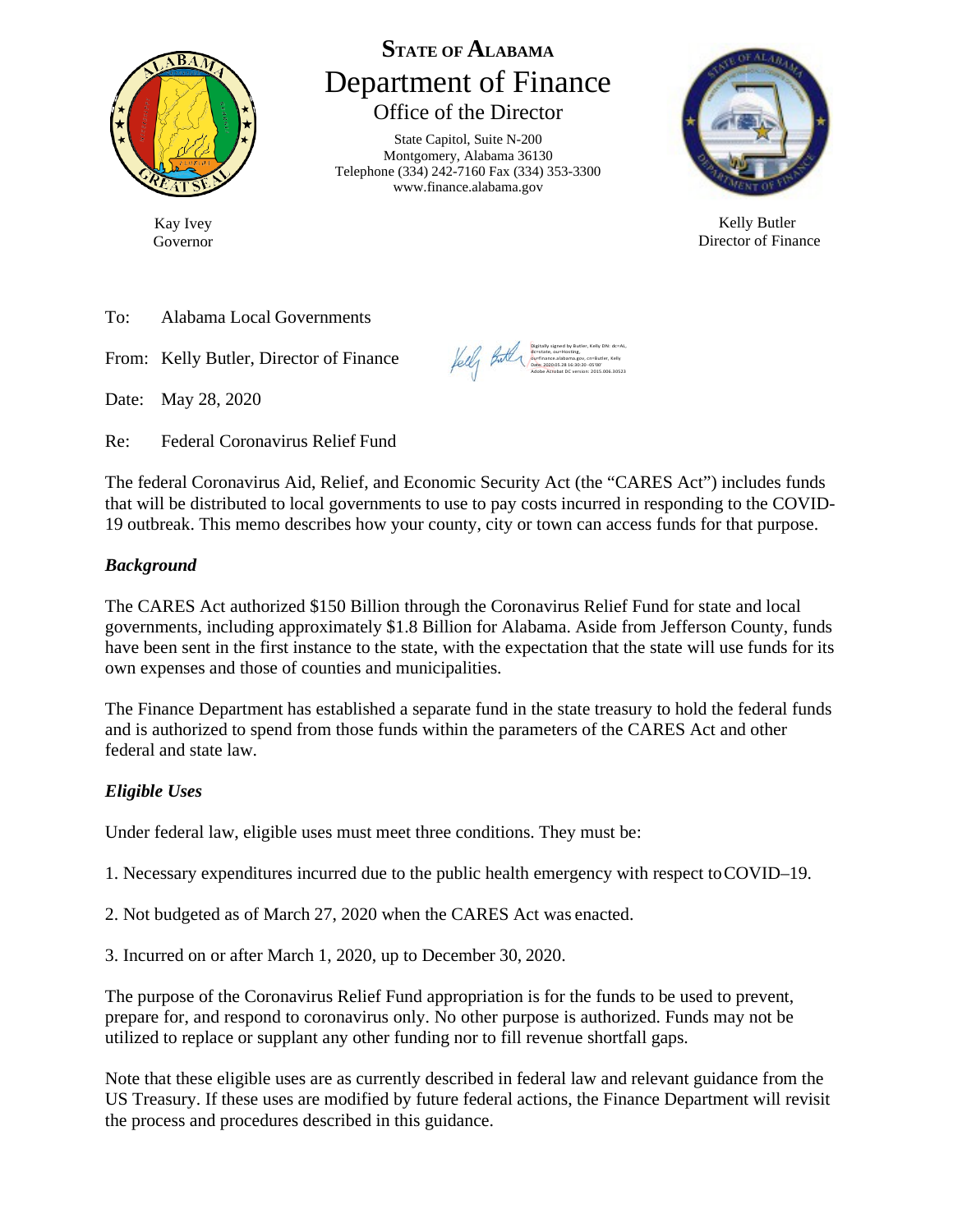For further context on costs that the state anticipates counties and municipalities may incur, see the attached list of potential uses (Attachment C). If your county or municipality contemplates the use of funds outside these parameters, please contact the State Comptroller's Shared Services Section at [LocalGov@finance.alabama.gov.](mailto:LocalGov@finance.alabama.gov)

#### *Intersection with Other Funding Sources*

Eligible uses of the federal Coronavirus Relief Fund (CRF) may overlap with allowable uses of other federal grants and reimbursements. It is imperative that these reimbursements are not in addition to any other federal funding for the same expenditure.

### *Available Funds*

Local governments may request reimbursement for funds that have been paid in support of the Coronavirus Pandemic. This request will be made in accordance with the instructions provided with this memo. Each entity will be provided a budget, based on Attachment D, that will be used to request reimbursement from. We encourage each entity to keep track of their balance. If at any time the entity needs to verify their available balance they may email [LocalGov@finance.alabama.gov.](mailto:LocalGov@finance.alabama.gov)

### *Forms Required to Request Funds*

Local governments must complete Attachment A - *CRF Acknowledgement and Certification* before applying for any reimbursement requests. This document will be on file with the Comptroller's Office so that it will not have to be attached with each subsequent reimbursement request. Local governments must complete Attachment B - *CRF Request for Reimbursement Form* to request the actual reimbursements and include copies of detailed receipts for all reimbursement requests. If you have questions or concerns, please contact [LocalGov@finance.alabama.gov.](mailto:LocalGov@finance.alabama.gov)

#### *Audit Provisions and Documentation*

Federal Coronavirus Relief Fund expenditures are subject to audit by an Inspector General within the U.S. Department of the Treasury. Documenting that expenditures are eligible uses of CRF funds is essential to managing compliance risk and to minimizing the possibility that the expenditures are deemed ineligible, which could require the local government and the state to return funds to the federal government.

We ask that you document expenditures clearly with respect to the date and type of expense incurred so that together we can best manage resources in the interests of the residents of Alabama. In general, we will be asking that you document expenses with the same specificity as for FEMA reimbursements. The Department of Finance will follow up with further guidance as necessary.

Thank you for your cooperation as we work together to protect the interests of all our residents.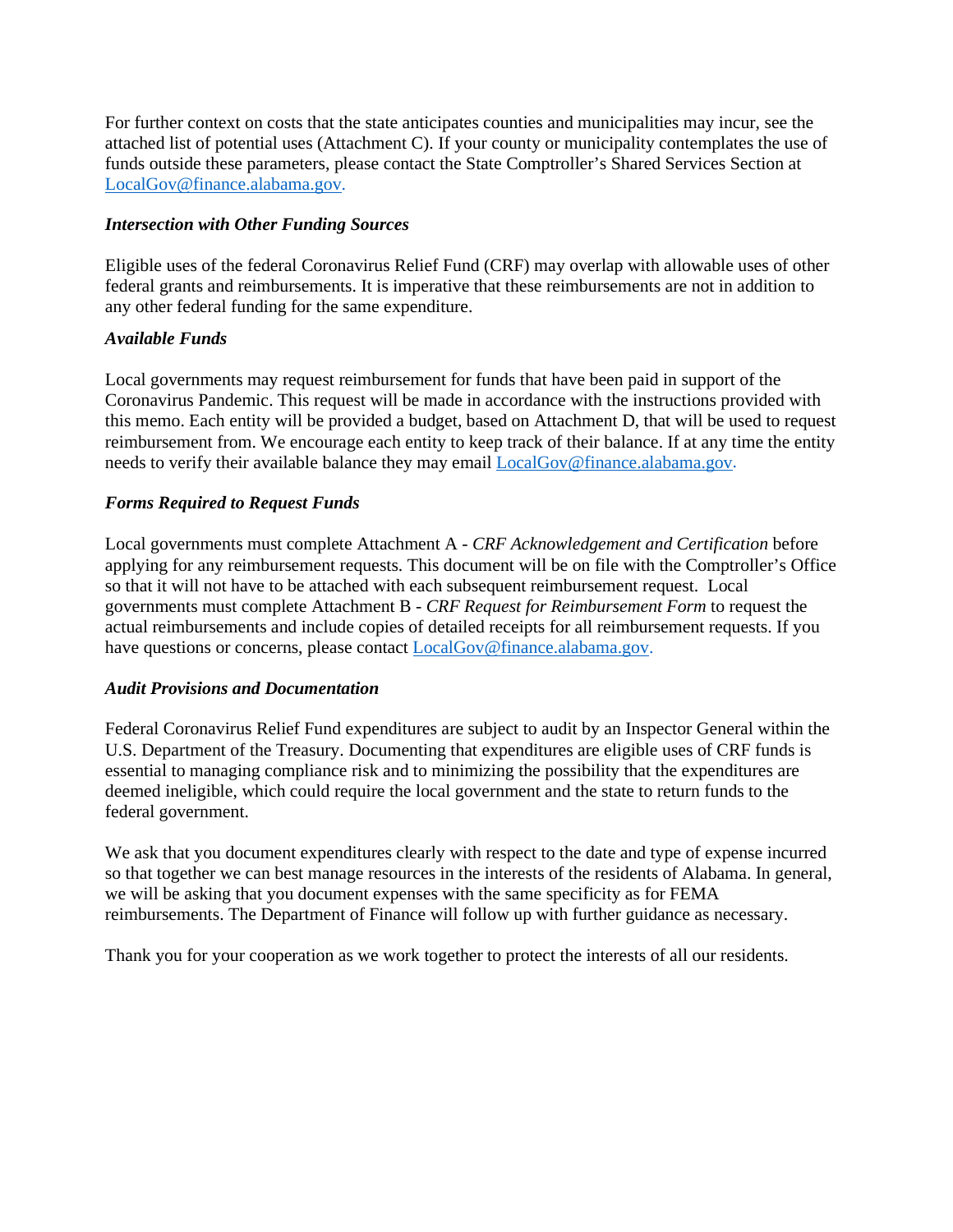Attachment A

# **CORONAVIRUS RELIEF FUNDS (CRF) ACKNOWLEDGEMENT AND CERTIFICATION**

### **AUTHORITY**

Section 601(a)(1) of the Social Security Act (42 U.S.C. 301 et seq.), known as the Coronavirus Relief Fund, as created by Section 5001 of the CARES Act, Pub. L. No. 116-136 (March 27, 2020), appropriates money from the Treasury of the United States for making payments to States, Tribal governments, and units of local government for fiscal year 2020.

Act 2020-199 appropriates the State's portion of funds from the Coronavirus Relief Fund to the Alabama Department of Finance to administer the funds and provides categories for which the funds may be expended.

### **USE OF FUNDS**

Section 601(d) of the Coronavirus Relief Fund states, "A State, Tribal government, and unit of local government shall use the funds provided [by the Coronavirus Relief Fund] to cover only those costs of the State, Tribal government, or unit of local government that:

- (1) are necessary expenditures incurred due to the public health emergency with respect to the Coronavirus Disease 2019 (COVID–19);
- (2) were not accounted for in the budget most recently approved as of the date of enactment of this section for the State or government; and
- (3) were incurred during the period that begins on March 1, 2020 and ends on December 30, 2020."

The purpose of the Coronavirus Relief Fund appropriation is for the funds to be used to prevent, prepare for, and respond to coronavirus only. No other purpose is authorized. Funds may not be utilized to replace or supplant any other funding nor to fill revenue shortfall gaps.

Act 2020-199 does not alter or otherwise impact the purpose of the funds.

# **CERTIFICATION**

Eligibility to receive payment from the State's portion of funds from the Coronavirus Relief Fund is contingent upon the recipient (State agencies or local governmental entities) certifying, in writing that the recipient will: (1) use the funds in a lawful manner consistent with Section 601(d) of the Coronavirus Relief Fund (as set forth in the "Use of Funds" section immediately preceding this section) and (2) will comply with any and all policies and directives issued by the Alabama Department of Finance related to the Coronavirus Relief Funds.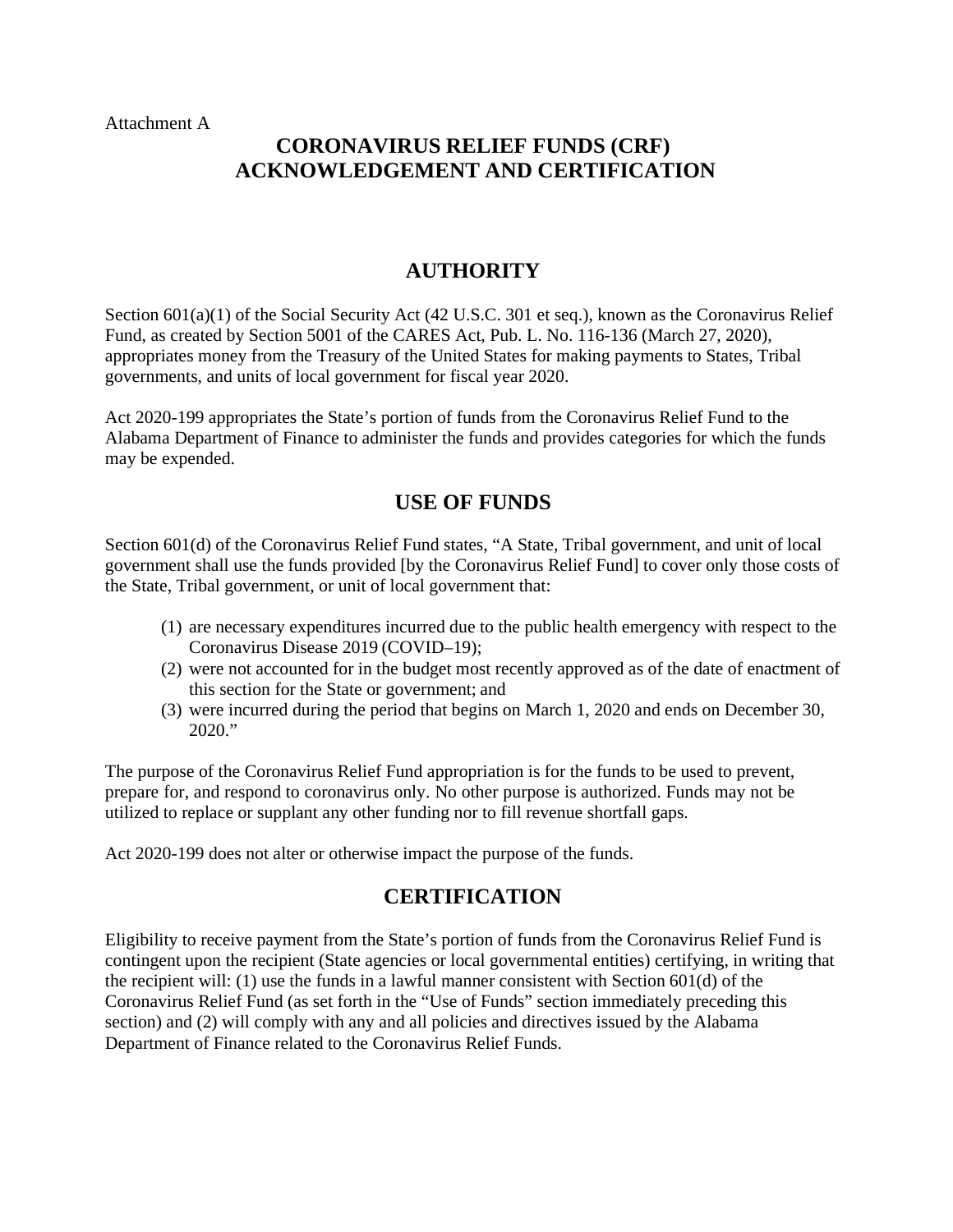### **RECOUPMENT**

The Inspector General of the Department of the Treasury is required to conduct monitoring and oversight of the receipt, disbursement, and use of funds made available under this section. If it is determined that the unit of local government has failed to comply with Section 601(d) of the Coronavirus Relief Fund, funds used in violation of that section shall be considered, by the State of Alabama, as a debt of the recipient owed directly to the Federal Government.

# **REALLOCATION**

Relief Funds received from this award that remain on balance as unused on December 30, 2020, shall be returned to the Alabama Department of Finance.

### **SANCTIONS**

Expenditure of Coronavirus Relief Funds from this award in a manner not allowed or inconsistent with the law and with the "Use of Funds" statement may result in future awards being suspended or terminated.

# **REPORTING REQUIREMENTS**

The CARES Act Sections 15010(b) and 15011 require the State to provide the federal government with regular reports on the amount of funds received and expended from the Coronavirus Relief Fund and the types of projects or activities for which the funds are used. For the State to comply with its reporting requirements, recipients of such funds from the State may be required to provide the following information to the Alabama Department of Finance by the first day of every month containing information for the immediately preceding month:

- (A) the total amount of funds received from this award;
- (B) the amount of funds that were expended or obligated for each project or activity;
- (C) a detailed list of the projects or activities for which these funds were expended or obligated, including:
	- (i) the name of the project or activity;
	- (ii) a description of the project or activity; and
	- (iii) the estimated number of jobs created or retained by the project or activity, (if applicable); and
- (D) detailed information on any level of subcontracts or subgrants awarded by the recipient or its subcontractors or subgrantees, to include the data elements required to comply with the Federal Funding Accountability and Transparency Act of 2006 (31 U.S.C. 6101 note) allowing aggregate reporting on awards below \$50,000 or to individuals, as prescribed by the Director of the Office of Management and Budget.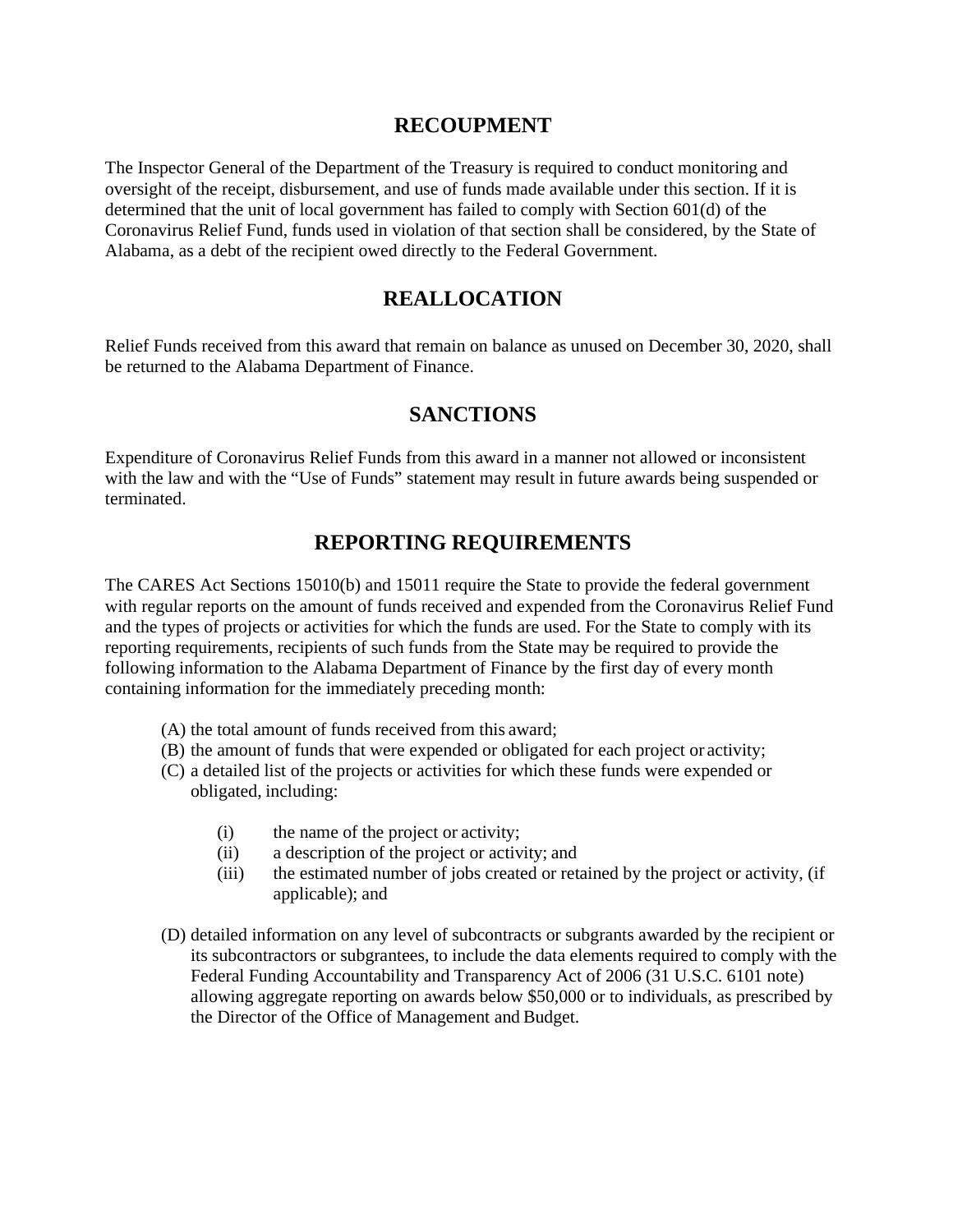# **CERTIFICATION AND ASSURANCE**

| л. |                     | am the |        |  |
|----|---------------------|--------|--------|--|
|    | (Name of Signatory) |        | Title) |  |

*(State Agency, Local Government, or Non-Governmental Entity)*

#### and I certify under penalty of perjury that:

- 1. I have the authority on behalf of (hereinafter "Entity") to request payment from the State of Alabama ('State') of funding from the Coronavirus Relief Fund pursuant to section 601(b) of the Social Security Act, as added by section 5001 of the Coronavirus Aid, Relief, and Economic Security Act, Pub. L. No. 116-136, div. A, Title V (Mar. 27, 2020).
- 2. I understand that the State will rely on this certification as a material representation in making an award to the Entity.
- 3. Entity's proposed uses of the funds provided will be used only to cover those costs that
	- a. are necessary expenditures incurred due to the public health emergency with respect to the Coronavirus Disease 2019 (COVID-19);
	- b. were not accounted for in the budget most recently approved as of March 27, 2020, for Entity;and
	- c. were incurred during the period that begins on March 1, 2020 and ends on December 30,2020.
- 4. The necessary expenditures charged to or made against this award will be only those expenditures to prevent, prepare for, and respond to coronavirus and no other purpose.
- 5. Funds received from this award will not be used to replace or supplant any other funding nor to fill or prevent revenue shortages.
- 6. The recipient agrees to maintain records concerning the funds provided in this award. Such records must be available for review or audit by appropriate officials of a federal and pass-through agency.
- 7. If federal or State authorities determine that funds received from this award were expended by the Entity for a purpose other than those authorized by law (hereinafter "unauthorized expenditures"), then Entity agrees to pay any financial penalties and costs associated therewith resulting from such unauthorized expenditures. If the State is required to pay any penalties or costs associated therewith resulting from an unauthorized expenditure by Entity, the Entity agrees to reimburse the State in whole. Entity acknowledges that the State, through the Department of Finance, may be required to file a claim with the State Board of Adjustment against the Entity to recoup penalty payments made by the State on behalf of Entity. In the event that a Board of Adjustment claim is necessary as described in this paragraph, Entity agrees to consent to payment of the claim.

Printed Name: Title:

Signature: Date: Date: Date: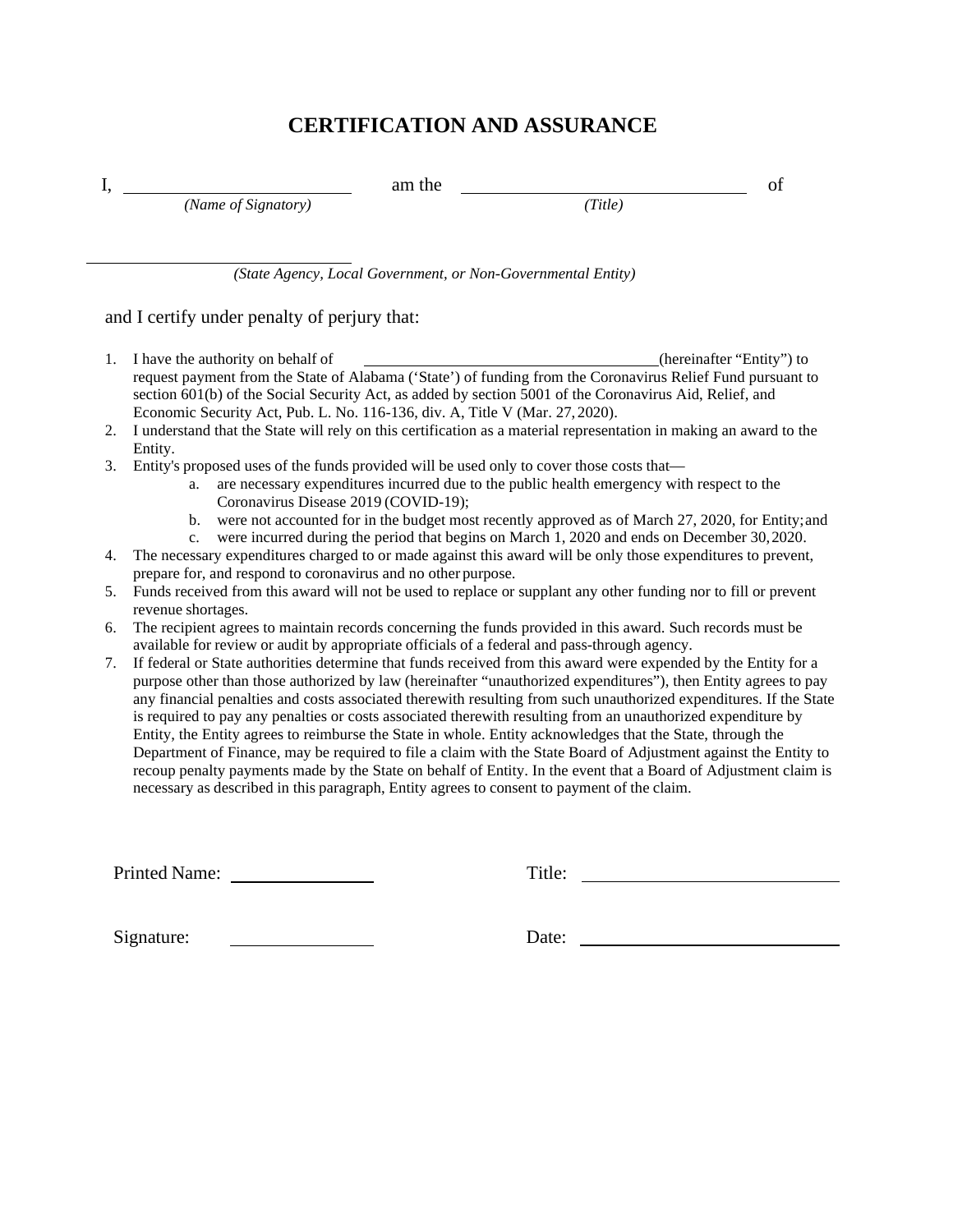### Attachment B

# **THE STATE OF ALABAMA**

### **CORONAVIRUS RELIEF FUND REIMBURSEMENT REQUEST FORM**

| <b>Request Date:</b>              |                       | Please email completed request form to:                                        |  |  |
|-----------------------------------|-----------------------|--------------------------------------------------------------------------------|--|--|
| County or Municipality<br>Name:   |                       | localgov@finance.alabama.gov                                                   |  |  |
| <b>STAARS Vendor Code:</b>        |                       | *This number should begin with VC or VS.                                       |  |  |
| <b>STAARS Address ID:</b>         |                       | *If you do not know your Address ID, please fill out<br>payment address below. |  |  |
| <b>STAARS Payment</b><br>Address: |                       |                                                                                |  |  |
|                                   | Street Address/PO Box | City<br><b>State</b><br>Zip Code                                               |  |  |

|                               | <b>Item Description</b>              | <b>Total Expenses</b> |
|-------------------------------|--------------------------------------|-----------------------|
|                               | PERSONAL PROTECTIVE EQUIPMENT (PPE)  |                       |
| $\mathfrak{D}_{\mathfrak{p}}$ | <b>CLEANING AND SANITATION</b>       |                       |
| 3                             | <b>MEDICAL</b>                       |                       |
| 4                             | <b>TELEWORK EXPENSES</b>             |                       |
| 5                             | <b>WORKPLACE SAFETY PREPARATIONS</b> |                       |
| 6                             | <b>TRAINING</b>                      |                       |
| 7                             | <b>PAYROLL</b>                       |                       |
| 99                            | OTHER (EXPLAIN):                     |                       |
|                               |                                      |                       |
|                               | <b>TOTAL REIMBURSEMENT AMOUNT</b>    | .00                   |

\*Total Reimbursement Amount should match the total of the attached invoices.

I certify that the above expenditures meet the following conditions:

- 1) The expenditures have been or will be used to cover those costs that are necessary to prevent, prepare for, and respond to the coronavirus public health emergency with respect to the Coronavirus Disease 2019 (COVID-19);
- 2) Were not accounted for in the budget most recently approved as of March 27, 2020, for the Entity;
- 3) Were incurred during the period that begins on March 1, 2020 and ends on December 30, 2020;
- Will not be used to replace or supplant any other funding nor to fill or prevent revenue shortages; and 4)
- 5) Are requested in accordance with the Coronavirus Relief funds (CRF) Acknowledgement and Certification on file with the State Comptroller's Office.

Signature/Date

Title

Email

Telephone Number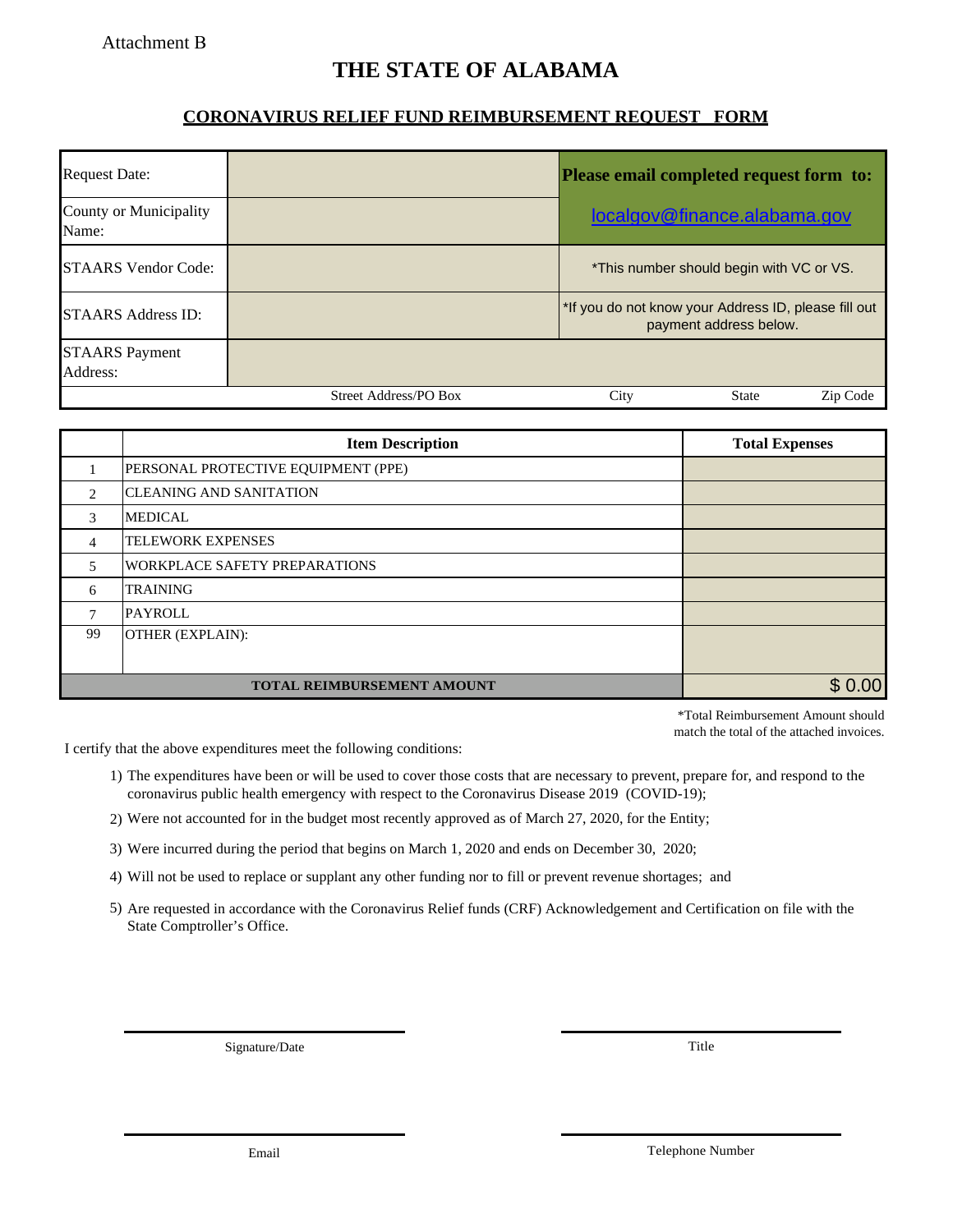# **Reimbursement Item Descriptions**

### **1 PERSONAL PROTECTIVE EQUIPMENT (PPE):**

Hand Sanitizer, Face Masks, Gloves, Protective Clothing, Face Shields

#### **2 CLEANING ANDSANITATION:** Cleaning products, disinfectants, sanitation services

#### **3 MEDICAL:** Thermometers, Swabs, Testing Kits, Lab Tests

- **4 TELEWORK EXPENSES:** Laptops, Phones, Software, Computer Equipment/Supplies, VPN, WiFi
- **5 WORKPLACE SAFETY PREPARATIONS:** Plexiglass Dividers, Building or Workstation Modifications

### **6 TRAINING:**

Specialized Instruction related to COVID-19

### **7 PAYROLL:**

This may include public safety, public health, health care, human services, and similar employees whose services are substantially dedicated to mitigating or responding to the COVID-19 public health emergency.

#### **99 OTHER:**

Any COVID-19 payments not included in the Item Descriptions above. Please explain your purchase.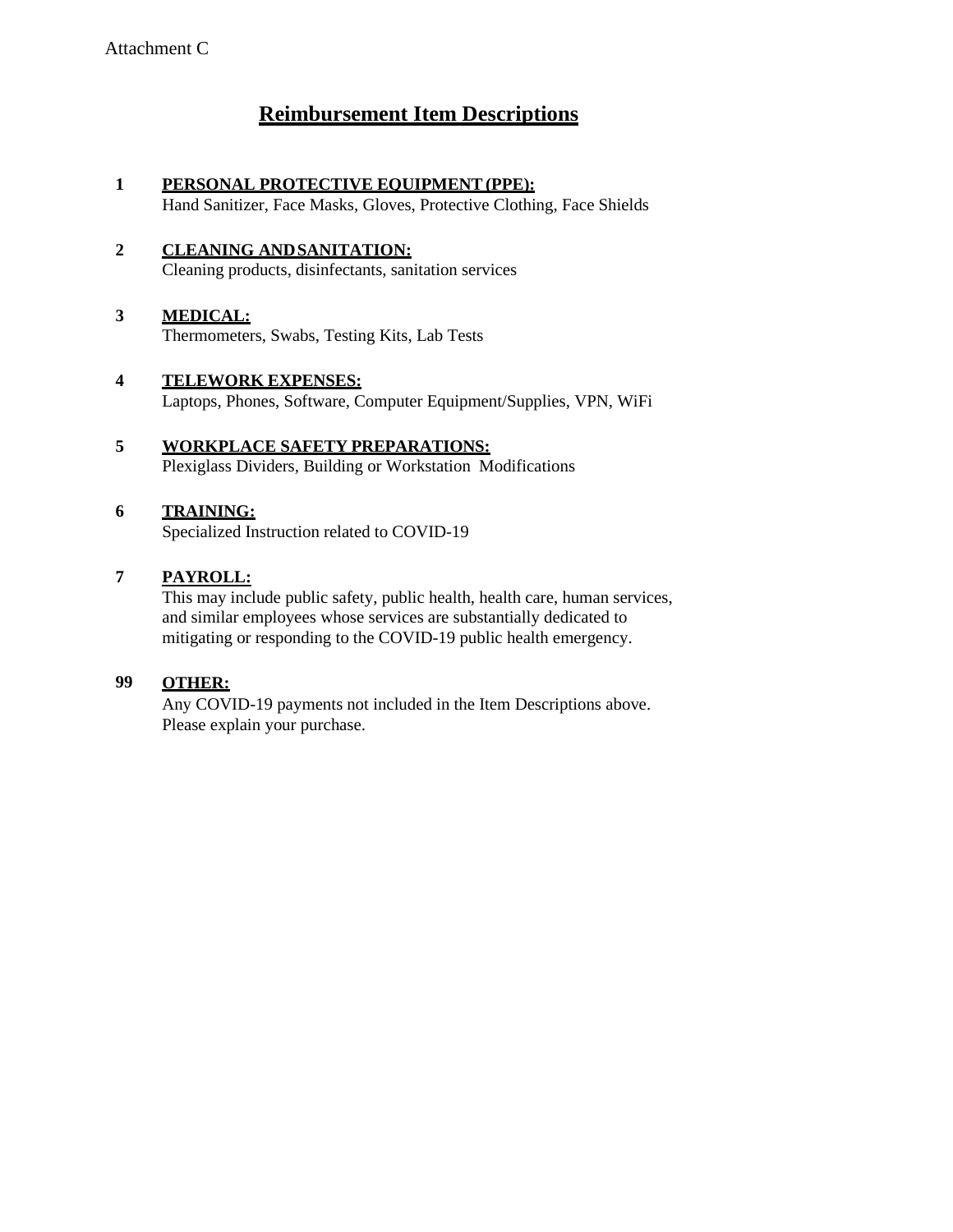Attachment D **C** 

|  |  | County CRF Budget |
|--|--|-------------------|
|--|--|-------------------|

| County                             | <b>Amount</b>                                     |  | County            | <b>Amount</b>                                |  |  |
|------------------------------------|---------------------------------------------------|--|-------------------|----------------------------------------------|--|--|
| Autauga                            | \$<br>1,681,675                                   |  | Limestone         | \$<br>2,692,909                              |  |  |
| <b>Baldwin</b>                     | $\overline{\boldsymbol{\zeta}}$<br>5,720,289      |  | <b>Lowndes</b>    | \$<br>548,156                                |  |  |
| <b>Barbour</b>                     | \$<br>918,822                                     |  | <b>Macon</b>      | \$<br>755,831                                |  |  |
| <b>Bibb</b>                        | \$<br>856,497                                     |  | <b>Madison</b>    | \$<br>9,431,154                              |  |  |
| <b>Blount</b>                      | \$<br>1,737,357                                   |  | <b>Marengo</b>    | \$<br>774,118                                |  |  |
| <b>Bullock</b>                     | $\overline{\xi}$<br>553,132                       |  | <b>Marion</b>     | \$<br>1,040,188                              |  |  |
| <b>Butler</b>                      | \$<br>788,424                                     |  | <b>Marshall</b>   | \$<br>2,692,734                              |  |  |
| Calhoun                            | \$<br>3,144,585                                   |  | <b>Mobile</b>     | \$<br>10,598,138                             |  |  |
| <b>Chambers</b>                    | \$<br>1,135,977                                   |  | <b>Monroe</b>     | \$<br>824,028                                |  |  |
| <b>Cherokee</b>                    | \$<br>947,235                                     |  | Montgomery        | \$<br>5,935,478                              |  |  |
| Chilton                            | \$<br>1,398,787                                   |  | <b>Morgan</b>     | \$<br>3,265,801                              |  |  |
| Choctaw                            | \$<br>619,288                                     |  | Perry             | $\overline{\xi}$<br>525,664                  |  |  |
| <b>Clarke</b>                      | \$<br>895,086                                     |  | <b>Pickens</b>    | \$<br>797,108                                |  |  |
| Clay                               | \$<br>630,758                                     |  | Pike              | \$<br>1,127,070                              |  |  |
| <b>Cleburne</b>                    | \$<br>673,453                                     |  | Randolph          | \$<br>865,454                                |  |  |
| <b>Coffee</b>                      | $\overline{\boldsymbol{\varsigma}}$<br>1,592,529  |  | <b>Russell</b>    | $\overline{\boldsymbol{\zeta}}$<br>1,737,681 |  |  |
| <b>Colbert</b>                     | \$<br>1,668,514                                   |  | <b>Shelby</b>     | \$<br>5,663,761                              |  |  |
| Conecuh                            | \$<br>605,828                                     |  | St. Clair         | \$<br>2,505,734                              |  |  |
| Coosa                              | $\overline{\boldsymbol{\varsigma}}$<br>564,801    |  | <b>Sumter</b>     | $\overline{\boldsymbol{\zeta}}$<br>614,337   |  |  |
| Covington                          | \$<br>1,219,400                                   |  | <b>Talladega</b>  | \$<br>2,293,829                              |  |  |
| Crenshaw                           | \$<br>643,970                                     |  | <b>Tallapoosa</b> | \$<br>1,308,521                              |  |  |
| <b>Cullman</b>                     | \$<br>2,375,461                                   |  | <b>Tuscaloosa</b> | \$<br>5,483,030                              |  |  |
| <b>Dale</b>                        | \$<br>1,522,691                                   |  | <b>Walker</b>     | \$<br>1,884,101                              |  |  |
| <b>Dallas</b>                      | \$<br>1,252,765                                   |  | Washington        | \$<br>708,086                                |  |  |
| <b>DeKalb</b>                      | \$<br>2,076,625                                   |  | <b>Wilcox</b>     | \$<br>563,706                                |  |  |
| <b>Elmore</b>                      | \$<br>2,315,575                                   |  | Winston           | \$<br>889,488                                |  |  |
| <b>Escambia</b>                    | \$<br>1,208,727                                   |  |                   |                                              |  |  |
| Etowah                             | \$<br>2,852,988                                   |  |                   |                                              |  |  |
| <b>Fayette</b>                     | $\overline{\mathsf{S}}$<br>709,156                |  |                   |                                              |  |  |
| <b>Franklin</b>                    | \$<br>1,078,702                                   |  |                   |                                              |  |  |
| Geneva                             | \$<br>954,500                                     |  |                   |                                              |  |  |
| Greene                             | \$<br>504,242                                     |  |                   |                                              |  |  |
| Hale                               | \$<br>666,959                                     |  |                   |                                              |  |  |
| <b>Henry</b>                       | \$<br>727,269                                     |  |                   |                                              |  |  |
| <b>Houston</b>                     | \$<br>2,906,705                                   |  |                   |                                              |  |  |
| Jackson                            | \$<br>1,584,344                                   |  |                   |                                              |  |  |
| <b>Jefferson</b>                   | ***                                               |  |                   |                                              |  |  |
| Lamar                              | \$<br>645,388                                     |  |                   |                                              |  |  |
| Lauderdale                         | \$<br>2,604,011                                   |  |                   |                                              |  |  |
| Lawrence                           | \$<br>1,119,581                                   |  |                   |                                              |  |  |
| <b>Lee</b>                         | $\overline{\xi}$<br>4,371,803                     |  |                   |                                              |  |  |
|                                    |                                                   |  |                   |                                              |  |  |
|                                    |                                                   |  |                   |                                              |  |  |
|                                    | *** Jefferson County received a direct allocation |  |                   |                                              |  |  |
| as provided through the CARES Act. |                                                   |  |                   |                                              |  |  |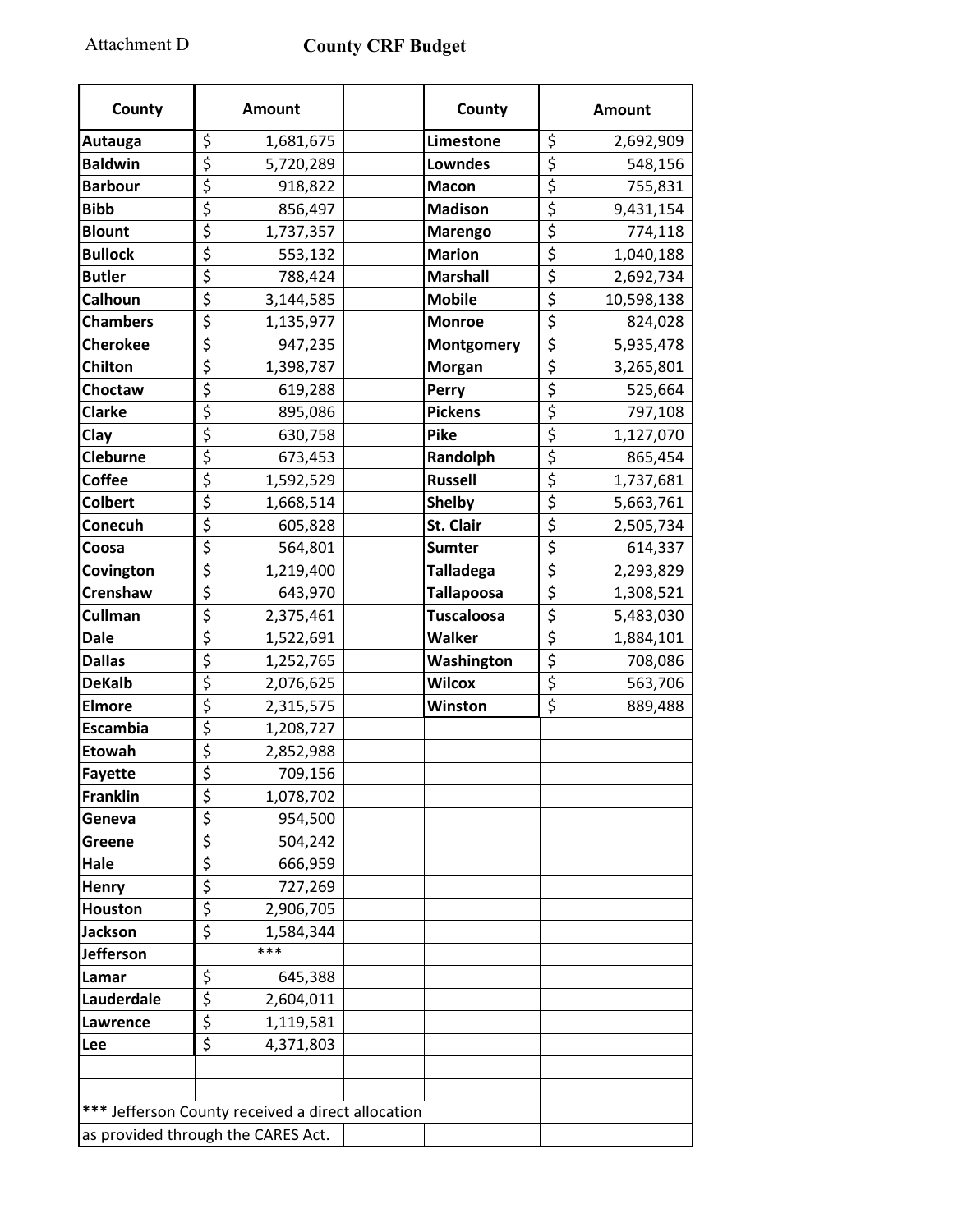| <b>Entity</b>         | <b>Budget</b>      | <b>Entity</b>       | <b>Budget</b>                                 |
|-----------------------|--------------------|---------------------|-----------------------------------------------|
|                       |                    |                     |                                               |
| Abbeville             | \$<br>145,847.93   | Benton              | \$<br>26,935.46                               |
| Addison               | \$<br>58,894.07    | <b>Berlin</b>       | \$<br>46,714.86                               |
| Akron                 | \$<br>40,483.64    | <b>Berry</b>        | \$<br>76,690.81                               |
| Alabaster             | \$<br>1,605,794.75 | Billingsley         | \$<br>31,703.28                               |
| Albertville           | \$<br>1,049,894.28 | <b>Black</b>        | \$<br>34,582.86                               |
| <b>Alexander City</b> | \$<br>700,851.48   | Blountsville        | \$<br>103,834.39                              |
| Aliceville            | \$<br>131,402.82   | <b>Blue Springs</b> | \$<br>29,106.94                               |
| Allgood               | \$<br>55,684.04    | <b>Boaz</b>         | \$<br>483,089.18                              |
| Altoona               | \$<br>68,099.28    | <b>Boligee</b>      | \$<br>38,217.74                               |
| Andalusia             | \$<br>434,750.01   | <b>Bon Air</b>      | \$<br>30,192.68                               |
| Anderson              | \$<br>37,604.06    | <b>Brantley</b>     | \$<br>61,254.38                               |
| Anniston              | \$<br>1,029,878.84 | <b>Brent</b>        | \$<br>249,087.93                              |
| Arab                  | \$<br>420,729.76   | <b>Brewton</b>      | \$<br>270,944.42                              |
| Ardmore               | \$<br>94,062.70    | Bridgeport          | $\overline{\boldsymbol{\zeta}}$<br>133,432.69 |
| Argo                  | \$<br>230,252.65   | <b>Brilliant</b>    | \$<br>66,211.03                               |
| Ariton                | \$<br>59,885.40    | Brookwood           | \$<br>112,237.10                              |
| Arley                 | \$<br>41,286.15    | <b>Brundidge</b>    | \$<br>114,786.23                              |
| Ashford               | \$<br>127,956.77   | <b>Butler</b>       | \$<br>106,241.91                              |
| Ashland               | \$<br>114,455.79   | Calera              | \$<br>719,733.97                              |
| Ashville              | \$<br>136,642.71   | Camden              | \$<br>108,318.98                              |
| Athens                | \$<br>1,316,845.47 | Camp Hill           | \$<br>69,845.91                               |
| Atmore                | \$<br>454,907.06   | Carbon Hill         | \$<br>114,314.17                              |
| Attalla               | \$<br>297,427.11   | Carolina            | \$<br>38,925.84                               |
| Auburn                | \$<br>3,152,837.05 | Carrollton          | \$<br>69,515.47                               |
| Autaugaville          | \$<br>66,116.62    | Castleberry         | \$<br>50,491.36                               |
| Avon                  | \$<br>49,075.17    | <b>Cedar Bluff</b>  | \$<br>111,056.94                              |
| <b>Babbie</b>         | \$<br>53,134.91    | Centre              | \$<br>192,204.44                              |
| Baileyton             | \$<br>54,220.65    | Centreville         | \$<br>148,161.03                              |
| <b>Bakerhill</b>      | \$<br>36,895.97    | Chatom              | \$<br>80,797.75                               |
| <b>Banks</b>          | \$<br>32,741.82    | Chelsea             | \$<br>691,835.09                              |
| <b>Bay Minette</b>    | \$<br>466,567.00   | Cherokee            | \$<br>72,583.87                               |
| Bayou La Batre        | \$<br>142,024.22   | Chickasaw           | \$<br>294,169.88                              |
| <b>Bear Creek</b>     | \$<br>75,416.24    | Childersburg        | \$<br>253,336.49                              |
| <b>Beatrice</b>       | \$<br>38,123.33    | Citronelle          | \$<br>207,263.22                              |
| Beaverton             | \$<br>33,827.56    | Clanton             | \$<br>440,131.51                              |
| <b>Belk</b>           | \$<br>34,630.07    | Clayhatchee         | \$<br>52,615.64                               |

| <b>Entity</b>       |                                                                                   | <b>Budget</b> |
|---------------------|-----------------------------------------------------------------------------------|---------------|
|                     |                                                                                   |               |
| enton               | \$                                                                                | 26,935.46     |
| erlin               | \$                                                                                | 46,714.86     |
| erry                |                                                                                   | 76,690.81     |
| Billingsley         |                                                                                   | 31,703.28     |
| <b>Black</b>        | $\frac{5}{5}$<br>$\frac{5}{5}$                                                    | 34,582.86     |
| <b>Bountsville</b>  |                                                                                   | 103,834.39    |
| <b>Blue Springs</b> |                                                                                   | 29,106.94     |
| oaz                 |                                                                                   | 483,089.18    |
| oligee              |                                                                                   | 38,217.74     |
| on Air              |                                                                                   | 30,192.68     |
| <b>Brantley</b>     | $\frac{1}{5}$<br>$\frac{1}{5}$<br>$\frac{5}{5}$<br>$\frac{5}{5}$<br>$\frac{1}{5}$ | 61,254.38     |
| <b>Srent</b>        |                                                                                   | 249,087.93    |
| <b>Brewton</b>      | \$                                                                                | 270,944.42    |
| Bridgeport          | $\frac{1}{2}$<br>$\frac{1}{2}$<br>$\frac{1}{2}$                                   | 133,432.69    |
| <b>Brilliant</b>    |                                                                                   | 66,211.03     |
| <b>Brookwood</b>    |                                                                                   | 112,237.10    |
| <b>Brundidge</b>    |                                                                                   | 114,786.23    |
| utler               | $\frac{1}{2}$<br>$\frac{1}{2}$<br>$\frac{1}{2}$                                   | 106,241.91    |
| Calera              |                                                                                   | 719,733.97    |
| Camden              |                                                                                   | 108,318.98    |
| Camp Hill           |                                                                                   | 69,845.91     |
| Carbon Hill         | $\frac{5}{5}$                                                                     | 114,314.17    |
| Carolina            |                                                                                   | 38,925.84     |
| Carrollton          |                                                                                   | 69,515.47     |
| Castleberry         | \$                                                                                | 50,491.36     |
| edar Bluff          | $\overline{\underline{5}}$                                                        | 111,056.94    |
| centre              |                                                                                   | 192,204.44    |
| centreville         | $\frac{5}{5}$                                                                     | 148,161.03    |
| hatom:              |                                                                                   | 80,797.75     |
| helsea              |                                                                                   | 691,835.09    |
| <b>Cherokee</b>     |                                                                                   | 72,583.87     |
| hickasaw:           | $\frac{1}{5}$<br>$\frac{1}{5}$<br>$\frac{1}{5}$                                   | 294,169.88    |
| hildersburg         | $rac{5}{5}$                                                                       | 253,336.49    |
| Citronelle          |                                                                                   | 207,263.22    |
| Clanton             | \$                                                                                | 440,131.51    |
| Clayhatchee         | \$                                                                                | 52,615.64     |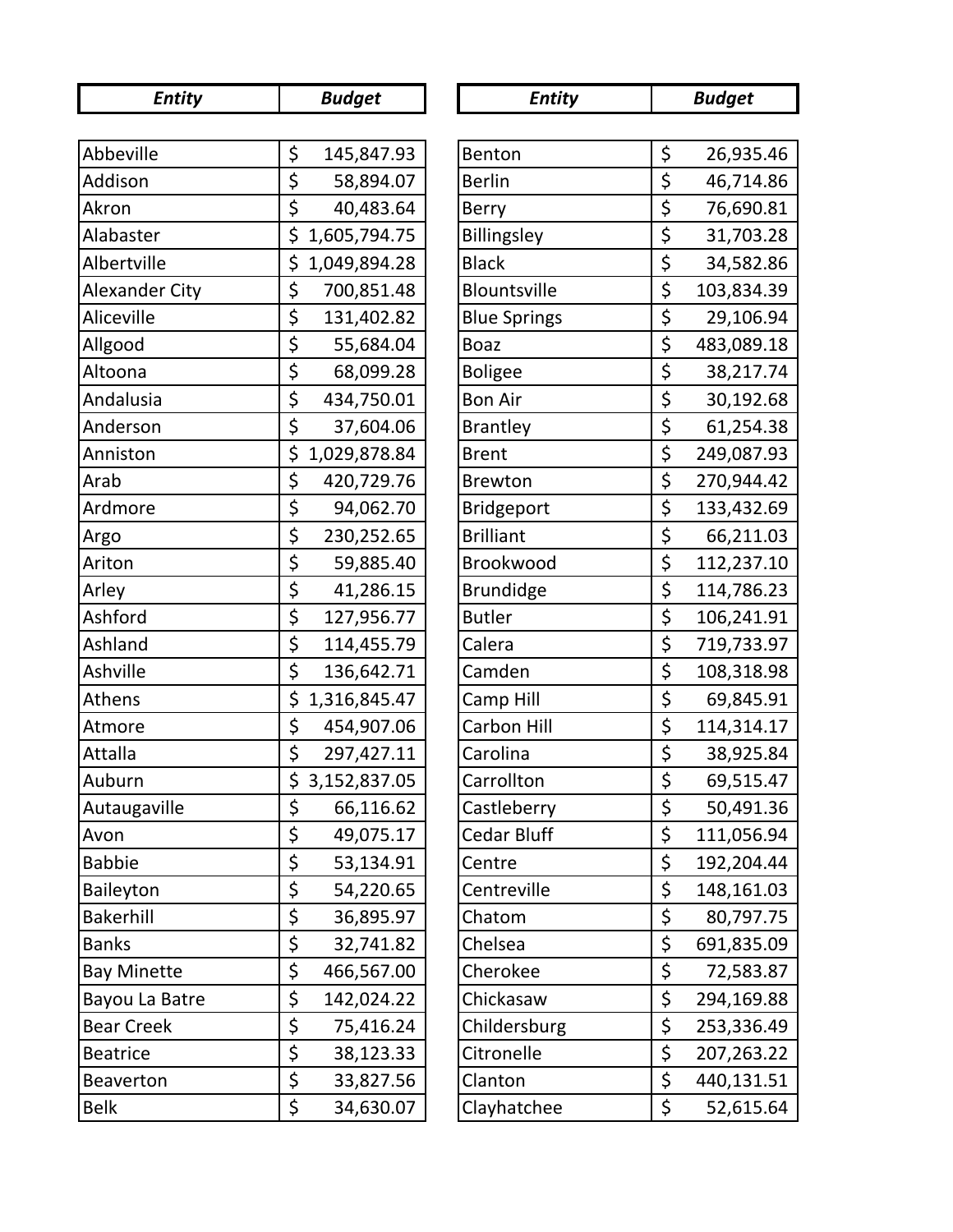| <b>Entity</b>         | <b>Budget</b>      | <b>Entity</b>       | <b>Budget</b>      |
|-----------------------|--------------------|---------------------|--------------------|
|                       |                    |                     |                    |
| Clayton               | \$<br>159,396.11   | Dozier              | \$<br>40,105.99    |
| Cleveland             | \$<br>86,651.33    | Dutton              | \$<br>39,822.75    |
| Clio                  | \$<br>85,140.73    | <b>East Brewton</b> | \$<br>136,217.86   |
| Coaling               | \$<br>103,503.95   | Eclectic            | \$<br>72,819.90    |
| <b>Coffee Springs</b> | \$<br>35,102.13    | Edwardsville        | \$<br>34,252.42    |
| Coffeeville           | \$<br>40,200.40    | Elba                | \$<br>204,902.91   |
| Coker                 | \$<br>70,506.80    | Elberta             | \$<br>107,422.06   |
| Collinsville          | \$<br>119,837.30   | Eldridge            | \$<br>30,806.37    |
| Colony                | \$<br>38,642.60    | Elkmont             | \$<br>49,075.17    |
| Columbia              | \$<br>59,790.99    | Elmore              | \$<br>88,633.99    |
| Columbiana            | \$<br>239,788.31   | Emelle              | \$<br>27,265.90    |
| Coosada               | \$<br>86,273.68    | Enterprise          | \$<br>1,364,523.75 |
| Cordova               | \$<br>112,331.51   | Epes                | \$<br>40,530.85    |
| Cottonwood            | \$<br>84,243.81    | Ethelsville         | \$<br>28,446.05    |
| Courtland             | \$<br>52,757.26    | Eufaula             | \$<br>577,737.65   |
| Cowarts               | \$<br>123,141.74   | Eutaw               | \$<br>147,877.80   |
| Creola                | \$<br>121,111.87   | Eva                 | \$<br>48,555.90    |
| Crossville            | \$<br>112,661.95   | Evergreen           | \$<br>191,449.14   |
| Cuba                  | \$<br>38,689.80    | Excel               | \$<br>54,834.33    |
| Cullman               | \$<br>781,904.56   | Fairhope            | \$<br>1,095,495.49 |
| Cusseta               | \$<br>30,853.57    | Fairview            | \$<br>46,856.48    |
| Dadeville             | \$<br>169,120.60   | Falkville           | \$<br>84,338.22    |
| Daleville             | \$<br>265,846.14   | Faunsdale           | \$<br>29,342.97    |
| Daphne                | \$<br>1,293,383.97 | Fayette             | \$<br>226,806.60   |
| Dauphin Island        | \$<br>88,020.31    | <b>Five Points</b>  | \$<br>31,750.49    |
| Daviston              | \$<br>34,913.31    | Flomaton            | \$<br>90,758.27    |
| Dayton                | \$<br>27,171.49    | Florala             | \$<br>114,975.06   |
| Deatsville            | \$<br>83,394.10    | Florence            | \$<br>1,950,872.23 |
| Decatur               | \$<br>2,595,142.75 | Foley               | \$<br>987,582.07   |
| Demopolis             | \$<br>337,127.54   | Forkland            | \$<br>52,757.26    |
| Detroit               | \$<br>35,385.37    | <b>Fort Deposit</b> | \$<br>79,523.19    |
| Dodge City            | \$<br>54,409.48    | Fort Payne          | \$<br>689,380.37   |
| Dora                  | \$<br>114,927.85   | Franklin            | \$<br>49,169.59    |
| Dothan                | \$<br>3,279,444.14 | Fredonia            | \$<br>51,010.63    |
| Double Springs        | \$<br>75,133.01    | <b>Frisco City</b>  | \$<br>79,428.77    |
| Douglas               | \$<br>61,726.44    | Fruithurst          | \$<br>38,217.74    |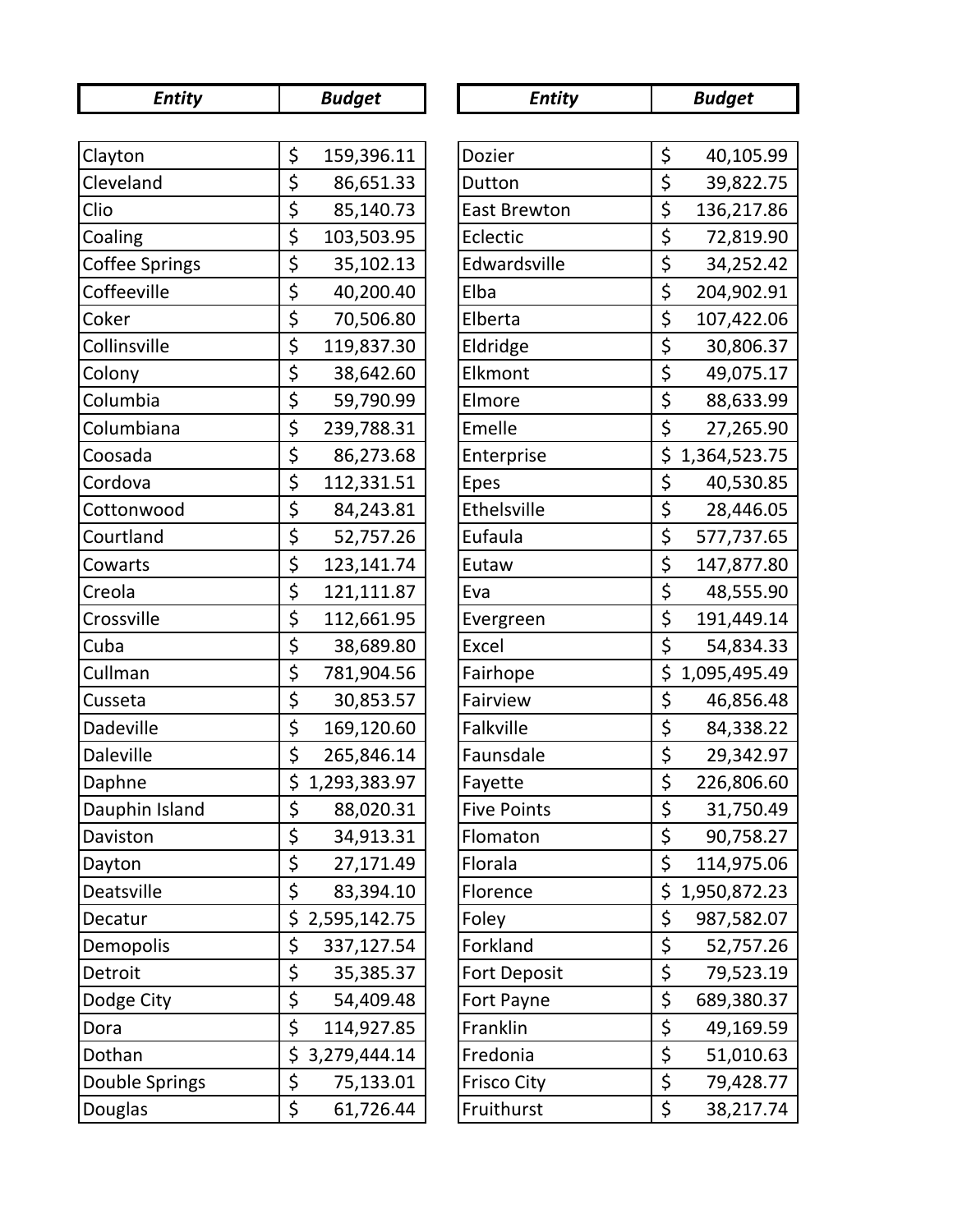| <b>Entity</b>      |    | <b>Budget</b> | <b>Entity</b>                 | <b>Budget</b>      |
|--------------------|----|---------------|-------------------------------|--------------------|
|                    |    |               |                               |                    |
| Fulton             | \$ | 36,612.73     | Hammondville                  | \$<br>48,367.08    |
| Fyffe              | \$ | 74,330.50     | Hanceville                    | \$<br>188,380.73   |
| Gadsden            | \$ | 1,677,217.76  | Harpersville                  | \$<br>106,525.15   |
| Gainesville        | \$ | 33,638.74     | Hartford                      | \$<br>146,697.64   |
| Gantt              | \$ | 35,149.34     | Hartselle                     | \$<br>707,885.20   |
| <b>Garden City</b> | \$ | 48,650.32     | Hayden                        | \$<br>88,397.96    |
| Gaylesville        | \$ | 31,656.08     | Hayneville                    | \$<br>62,009.68    |
| Geiger             | \$ | 32,128.14     | Headland                      | \$<br>247,435.72   |
| Geneva             | \$ | 227,467.49    | Heath                         | \$<br>37,084.79    |
| Georgiana          | \$ | 100,907.60    | Heflin                        | \$<br>185,926.01   |
| Geraldine          | \$ | 67,391.19     | Helena                        | \$<br>965,583.97   |
| Gilbertown         | \$ | 34,110.80     | Henagar                       | \$<br>136,548.30   |
| Glen Allen         | \$ | 47,658.99     | <b>Highland Lake</b>          | \$<br>44,354.55    |
| Glencoe            | \$ | 264,382.75    | Hillsboro                     | \$<br>49,594.44    |
| Glenwood           | \$ | 33,638.74     | <b>Hobson City</b>            | \$<br>60,640.70    |
| Goldville          | \$ | 27,549.14     | Hodges                        | \$<br>38,359.36    |
| Good Hope          | \$ | 136,501.10    | <b>Hokes Bluff</b>            | \$<br>225,956.89   |
| Goodwater          | \$ | 87,076.18     | <b>Holly Pond</b>             | \$<br>63,992.34    |
| Gordo              | \$ | 101,190.84    | Hollywood                     | \$<br>71,450.92    |
| Gordon             | \$ | 40,342.02     | Horn Hill                     | \$<br>35,810.22    |
| Gordonville        | \$ | 38,123.33     | Huntsville                    | \$<br>9,493,340.73 |
| Goshen             | \$ | 37,037.59     | Hurtsboro                     | \$<br>52,804.46    |
| Grant              | \$ | 68,240.90     | Hytop                         | \$<br>44,921.03    |
| Greensboro         | \$ | 132,063.71    | Ider                          | \$<br>58,894.07    |
| Greenville         | \$ | 374,090.01    | <b>Indian Springs Village</b> | \$<br>145,800.72   |
| Grimes             | \$ | 51,246.66     | Jackson                       | \$<br>244,131.28   |
| <b>Grove Hill</b>  | \$ | 107,044.41    | Jackson's Gap                 | \$<br>64,039.55    |
| Guin               | \$ | 132,394.15    | Jacksonville                  | \$<br>617,154.85   |
| <b>Gulf Shores</b> | \$ | 627,209.77    | Jasper                        | \$<br>659,026.77   |
| Guntersville       | \$ | 429,604.53    | Jemison                       | \$<br>151,135.02   |
| Gurley             | \$ | 63,331.45     | Kansas                        | \$<br>34,960.51    |
| Gu-Win             | \$ | 33,213.88     | Kellyton                      | \$<br>34,346.83    |
| Hackleburg         | \$ | 84,385.43     | Kennedy                       | \$<br>44,873.82    |
| Haleburg           | \$ | 29,720.62     | Killen                        | \$<br>70,081.94    |
| Haleyville         | \$ | 220,528.17    | Kinsey                        | \$<br>132,016.50   |
| Hamilton           | \$ | 336,844.30    | Kinston                       | \$<br>50,821.80    |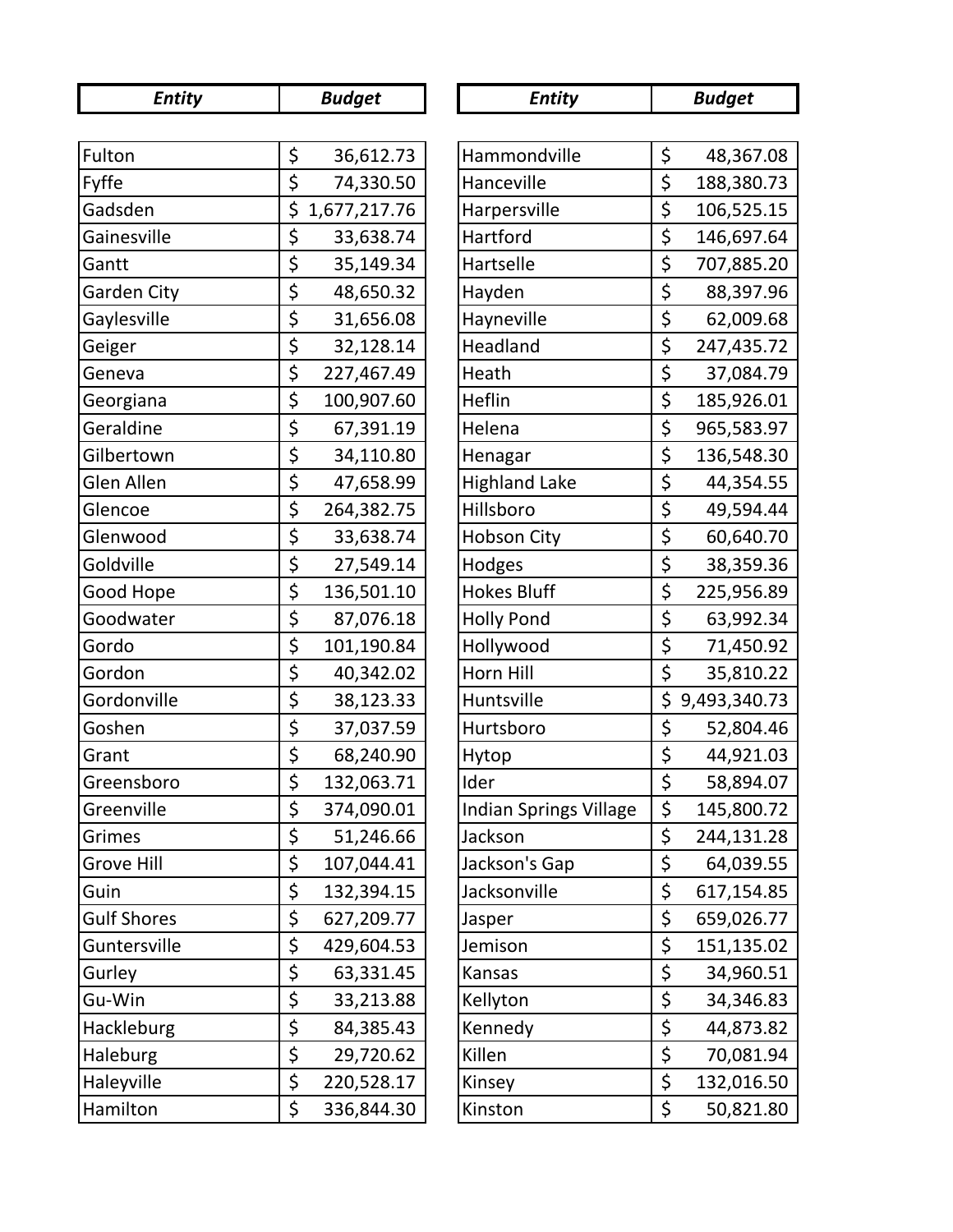| <b>Entity</b>           | <b>Budget</b>      | <b>Entity</b>         | <b>Budget</b>      |
|-------------------------|--------------------|-----------------------|--------------------|
|                         |                    |                       |                    |
| LaFayette               | \$<br>162,370.11   | Mentone               | \$<br>42,371.89    |
| Lakeview                | \$<br>31,561.66    | <b>Midland City</b>   | \$<br>136,312.27   |
| Lake View               | \$<br>151,087.82   | Midway                | \$<br>46,998.10    |
| Lanett                  | \$<br>315,365.47   | Millbrook             | \$<br>775,390.10   |
| Langston                | \$<br>37,368.03    | Millport              | \$<br>71,262.10    |
| Leesburg                | \$<br>72,819.90    | Millry                | \$<br>48,461.49    |
| Leighton                | \$<br>60,687.90    | Mobile                | \$<br>8,933,758.18 |
| Lester                  | \$<br>31,184.02    | Monroeville           | \$<br>294,925.18   |
| Level Plains            | \$<br>119,506.86   | Montevallo            | \$<br>343,075.52   |
| Lexington               | \$<br>58,469.21    | Montgomery            | \$<br>9,396,615.18 |
| Libertyville            | \$<br>30,334.30    | Moody                 | \$<br>641,749.29   |
| Lincoln                 | \$<br>345,105.39   | Mooresville           | \$<br>27,879.58    |
| Linden                  | \$<br>113,747.70   | <b>Mosses</b>         | \$<br>66,258.24    |
| Lineville               | \$<br>131,166.79   | Moulton               | \$<br>177,995.36   |
| Lisman                  | \$<br>48,272.67    | Moundville            | \$<br>141,080.10   |
| Littleville             | \$<br>71,828.57    | <b>Mount Vernon</b>   | \$<br>95,573.30    |
| Livingston              | \$<br>178,892.28   | Munford               | \$<br>88,633.99    |
| Loachapoka              | \$<br>34,346.83    | <b>Muscle Shoals</b>  | \$<br>713,030.68   |
| Lockhart                | \$<br>48,791.94    | Myrtlewood            | \$<br>30,475.92    |
| <b>Locust Fork</b>      | \$<br>81,505.85    | Napier Field          | \$<br>41,238.94    |
| Louisville              | \$<br>46,809.27    | <b>Natural Bridge</b> | \$<br>26,652.22    |
| Lowndesboro             | \$<br>29,390.18    | Nauvoo                | \$<br>34,535.66    |
| Loxley                  | \$<br>168,931.77   | Nectar                | \$<br>41,097.32    |
| Luverne                 | \$<br>154,533.87   | Needham               | \$<br>29,012.53    |
| Lynn                    | \$<br>54,975.95    | Newbern               | \$<br>33,166.68    |
| McIntosh                | \$<br>35,149.34    | New Brockton          | \$<br>84,527.05    |
| McKenzie                | \$<br>48,225.46    | New Hope              | \$<br>162,653.34   |
| McMullen                | \$<br>25,424.86    | <b>New Site</b>       | \$<br>60,876.73    |
| Madison                 | \$<br>2,460,510.60 | Newton                | \$<br>93,732.26    |
| Madrid                  | \$<br>38,689.80    | Newville              | \$<br>49,169.59    |
| <b>Magnolia Springs</b> | \$<br>63,850.72    | North Courtland       | \$<br>54,267.86    |
| Malvern                 | \$<br>94,062.70    | Northport             | \$<br>1,257,790.48 |
| Maplesville             | \$<br>58,044.36    | Notasulga             | \$<br>63,850.72    |
| Margaret                | \$<br>267,498.36   | Oak Grove             | \$<br>49,594.44    |
| Marion                  | \$<br>172,425.03   | Oak Hill              | \$<br>26,085.74    |
| Memphis                 | \$<br>26,227.36    | Oakman                | \$<br>59,177.30    |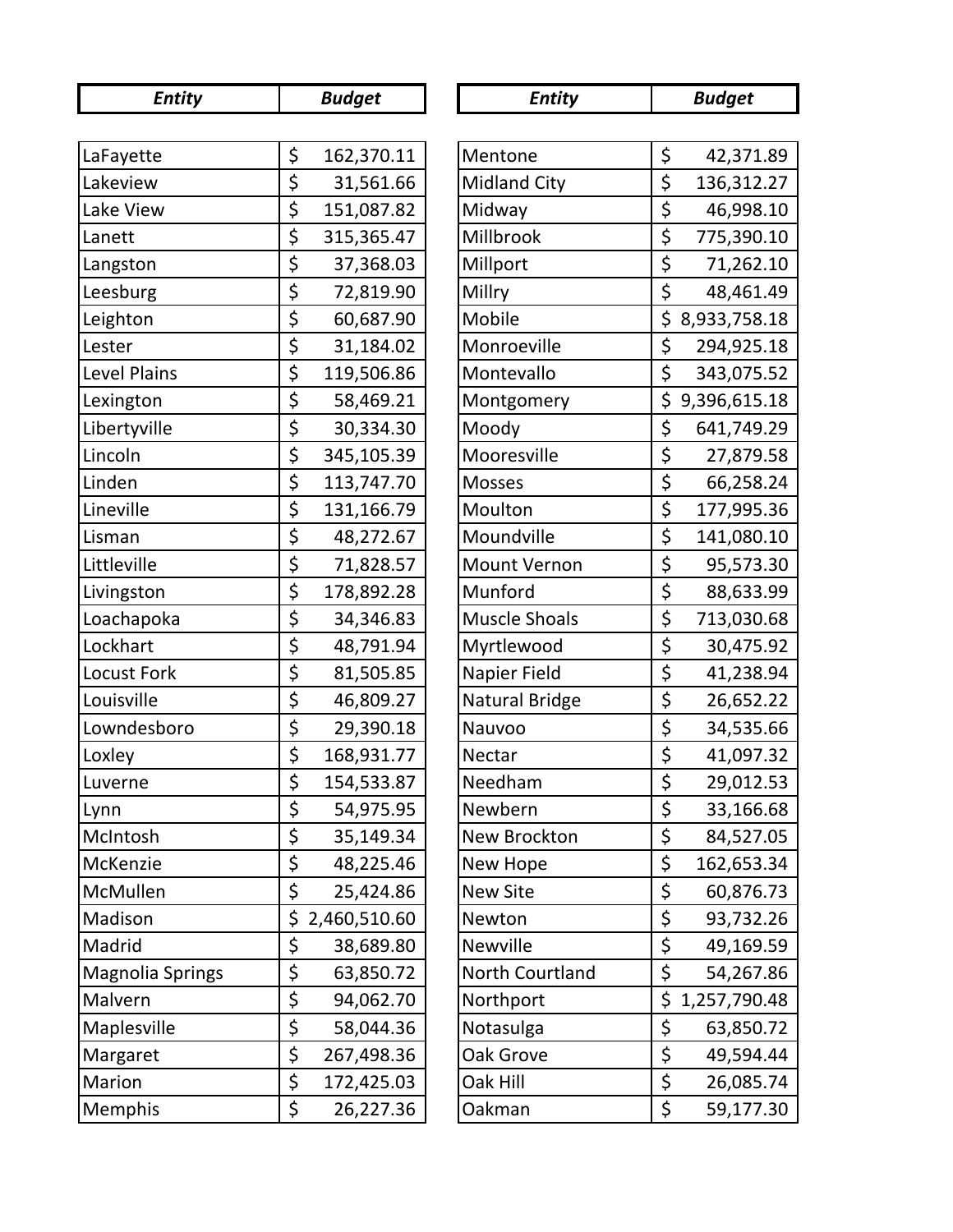| <b>Entity</b>            | <b>Budget</b><br><b>Entity</b> |                     | <b>Budget</b>    |  |
|--------------------------|--------------------------------|---------------------|------------------|--|
|                          |                                |                     |                  |  |
| Odenville                | \$<br>208,773.82               | <b>Rainbow City</b> | \$<br>478,699.00 |  |
| Ohatchee                 | \$<br>79,428.77                | Rainsville          | \$<br>266,837.47 |  |
| Oneonta                  | \$<br>335,475.32               | Ranburne            | \$<br>43,788.08  |  |
| Onycha                   | \$<br>33,780.36                | Red Bay             | \$<br>170,631.19 |  |
| Opelika                  | \$<br>1,484,049.90             | <b>Red Level</b>    | \$<br>47,564.57  |  |
| Opp                      | \$<br>326,647.76               | <b>Reece City</b>   | \$<br>54,598.30  |  |
| Orange Beach             | \$<br>319,330.79               | Reform              | \$<br>98,264.06  |  |
| Orrville                 | \$<br>32,930.65                | Rehobeth            | \$<br>103,220.71 |  |
| <b>Owens Cross Roads</b> | \$<br>125,502.05               | Repton              | \$<br>37,179.21  |  |
| Oxford                   | \$<br>1,026,952.06             | Ridgeville          | \$<br>30,192.68  |  |
| Ozark                    | \$<br>699,293.67               | <b>River Falls</b>  | \$<br>50,255.33  |  |
| <b>Paint Rock</b>        | \$<br>34,299.63                | Riverside           | \$<br>137,209.19 |  |
| Parrish                  | \$<br>69,232.23                | Riverview           | \$<br>33,544.33  |  |
| Pelham                   | \$<br>1,153,747.97             | Roanoke             | \$<br>304,130.39 |  |
| Pell City                | \$<br>688,011.39               | Robertsdale         | \$<br>346,710.40 |  |
| Pennington               | \$<br>34,630.07                | Rockford            | \$<br>45,581.91  |  |
| Perdido Beach            | \$<br>55,636.84                | Rogersville         | \$<br>84,054.98  |  |
| Petrey                   | \$<br>27,643.55                | Rosa                | \$<br>40,058.78  |  |
| <b>Phenix City</b>       | \$<br>1,747,413.41             | Russellville        | \$<br>484,646.98 |  |
| Phil Campbell            | \$<br>75,557.86                | Rutledge            | \$<br>46,195.59  |  |
| Pickensville             | \$<br>52,285.20                | St. Florian         | \$<br>56,628.17  |  |
| Piedmont                 | \$<br>239,080.22               | Samson              | \$<br>112,520.34 |  |
| Pike Road                | \$<br>504,568.01               | Sand Rock           | \$<br>51,860.34  |  |
| Pinckard                 | \$<br>54,739.92                | Sanford             | \$<br>36,990.38  |  |
| Pine Apple               | \$<br>31,231.22                | Saraland            | \$<br>716,523.94 |  |
| Pine Hill                | \$<br>65,219.70                | Sardis City         | \$<br>108,791.04 |  |
| Pine Ridge               | \$<br>38,406.57                | Satsuma             | \$<br>317,206.51 |  |
| Pisgah                   | \$<br>57,666.71                | Scottsboro          | \$<br>706,469.02 |  |
| <b>Pleasant Groves</b>   | \$<br>44,071.31                | Section             | \$<br>59,932.60  |  |
| Pollard                  | \$<br>31,420.05                | Selma               | \$<br>838,410.41 |  |
| Powell                   | \$<br>70,648.42                | <b>Semmes</b>       | \$<br>289,071.60 |  |
| Prattville               | \$<br>1,722,394.12             | Sheffield           | \$<br>445,182.58 |  |
| Priceville               | \$<br>204,100.41               | Shiloh              | \$<br>38,264.95  |  |
| Prichard                 | \$<br>1,036,534.92             | Shorter             | \$<br>43,646.46  |  |
| Providence               | \$<br>34,299.63                | <b>Silas</b>        | \$<br>45,298.68  |  |
| Ragland                  | \$<br>106,289.11               | Silverhill          | \$<br>80,231.28  |  |